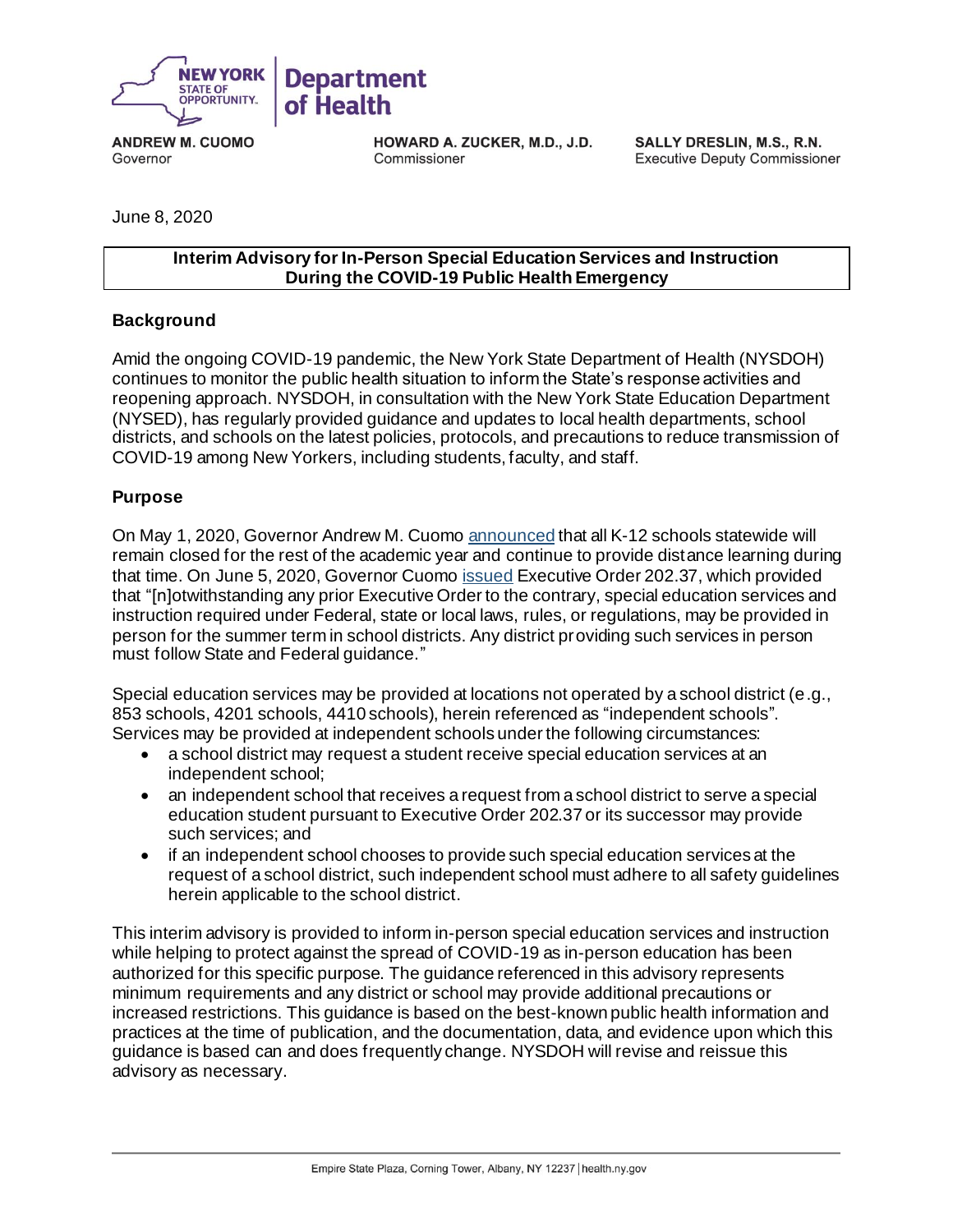School districts and school administrators are responsible for meeting these minimum requirements, as well as applicable federal and state standards, including but not limited to Individuals with Disabilities Education Act (IDEA), Americans with Disabilities Act (ADA), Centers for Disease Control and Prevention (CDC), United States Department of Labor's (DOL) Occupational Safety and Health Administration (OSHA), NYSDOH, and NYSED.

## **Guidance, adapted from NYSDOH and CDC**

### *Before Opening*

- Establish and maintain communication with parents/guardians and local health authorities about the scale and scope of in-person special education services and instruction being offered within the school district and/or school.
- Protect and support staff and students who are at [higher risk for severe illness](https://www.cdc.gov/coronavirus/2019-ncov/specific-groups/people-at-higher-risk.html) by considering remote options for telework and virtual learning, if in-person is not feasible at a given time (e.g. staff member is ill, facility is temporarily closed for cleaning and disinfection following a positive COVID-19 case, student's parent or guardian requests remote instruction due to COVID-19 susceptibility); provided, however, that students receiving special education services and instruction are entitled to the opportunity to receive in-person instruction.
- Consult the most recent federa[l guidance for school programs,](https://www.cdc.gov/coronavirus/2019-ncov/community/schools-childcare/index.html) including ongoing mitigation strategies, as well as prevention, support, and communication resources.
- Ensure that appropriate social distancing, personal protective equipment (PPE), hygiene, and cleaning/disinfection protocols are in place.
- Post [signs](https://coronavirus.health.ny.gov/system/files/documents/2020/04/13067_coronavirus_protectyourself_poster_042020.pdf) on how to stop the spread of COVID-19, properly wash hands, promote everyday protective measures, and properly wear a f ace covering.
- Train all faculty and staff ("employees") on the below precautions either remotely or inperson, using appropriate social distancing and requiring face coverings for all participants.

# *While Operating*

- Adopt healthy hygiene practices.
	- $\circ$  Ensure acceptable face coverings are worn by all staff whenever they are within six feet of students or other staff.
		- School districts/schools must provide employees with an acceptable face covering at no-cost to the employee and have an adequate supply of coverings in case of replacement.
		- Employees must wear a face covering unless they are unable to medically tolerate such covering.
		- School districts/schools and employees may use alternate PPE (i.e., face shields or coverings that are transparent at or around the mouth) for therapies or interventions that require visualization of the movement of the lips and/or mouths (e.g. speech therapy). These alternate coverings may also be used for certain students (e.g. hearing impaired) that benefit from being able to see more of the employee's face.
	- $\circ$  Encourage, but do not require students to wear acceptable face coverings. Face coverings should not be used by children under the age of 2, or for anyone who is unable to medically tolerate such covering, including students where such covering would impair their health or mental health, or where such covering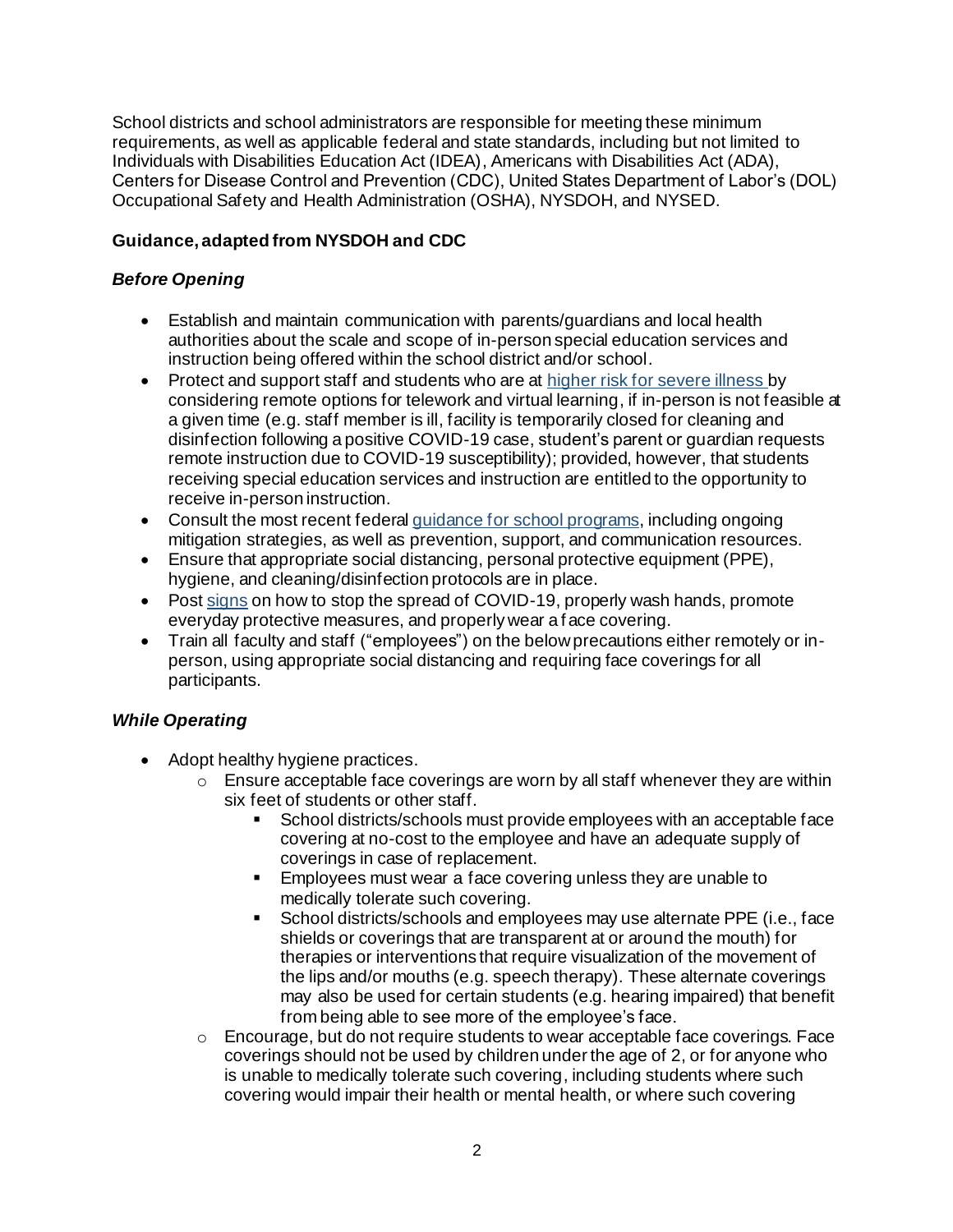would present a challenge, distraction, or obstruction to education services and instruction.

- $\circ$  Provide information to staff and students o[n proper use, removal, and washing](https://www.cdc.gov/coronavirus/2019-ncov/prevent-getting-sick/diy-cloth-face-coverings.html) of cloth face coverings.
- $\circ$  Reinforce proper hand hygiene and cough/sneeze covering among all students and staff.
- o Provide and maintain adequate supplies to support healthy hand and respiratory hygiene, including soap, hand sanitizer with at least 60 percent alcohol (for staff and older students who can safely use hand sanitizer), paper towels, tissues, and lined trash receptacles.
- Increase cleaning, disinfecting, and ventilation.
	- o Adhere to hygiene and cleaning and disinfection requirements from the CDC and NYSDOH and maintain logs on site that document date, time, and scope of cleaning and disinfection.
		- [Clean and disinfect](https://coronavirus.health.ny.gov/system/files/documents/2020/03/cleaning_guidance_schools.pdf) frequently touched surfaces within the school at least daily (e.g., equipment, door handles, sink handles, drinking fountains) and shared objects (e.g., games, art supplies) between uses.
		- **Ensure safe and correct application of disinfectant[s registered](https://www.dec.ny.gov/docs/materials_minerals_pdf/covid19.pdf) by the New** York State Department of Environmental Conservation (DEC) and keep products away from children.
	- $\circ$  Ensure ventilation systems operate properly and increase circulation of outdoor air as much as possible such as by opening windows and doors, unless they pose a safety or health risk (e.g., allowing pollens in or exacerbating asthma symptoms) to students using the facility.
	- o Ensure that all water systems and features (e.g., drinking fountains, decorative fountains) are safe to use after a prolonged facility shutdown.
- Adhere to appropriate social distancing.
	- $\circ$  Ensure at least six feet of distance between individuals, unless safety or core function of the activity (e.g., instruction) requires a shorter distance. However, any time that staff or faculty are less than six feet from one another or students, they must wear acceptable face coverings.
	- $\circ$  Ensure that student and staff groupings are as static as possible by having the same group of students stay with the same staff.
		- Restrict mixing between groups and limit maximum student group size to ten in any specific area (e.g. classroom) at any given time, as feasible.
	- $\circ$  Post social distancing markers using tape or signs that denote six feet of spacing in commonly used and other applicable areas.
	- $\circ$  Limit gatherings, events, and extracurricular activities to those that can maintain social distancing, support proper hand hygiene, and restrict group size to no more than ten students at any given time, as feasible.
	- $\circ$  Restrict nonessential visitors, volunteers, and activities involving other groups at the same time.
	- o Space seating/desks to at least six feet apart.
		- Turn desks to face in the same direction (rather than facing each other), or have students sit on only one side of tables, spaced apart.
	- o Close communal use spaces such as cafeterias and auditoriums, if possible; otherwise stagger use between student groups and clean and disinfect in between use.
		- **EXTE:** If a cafeteria or group dining room is typically used, serve meals in classrooms instead. Serve individually plated meals to avoid sharing of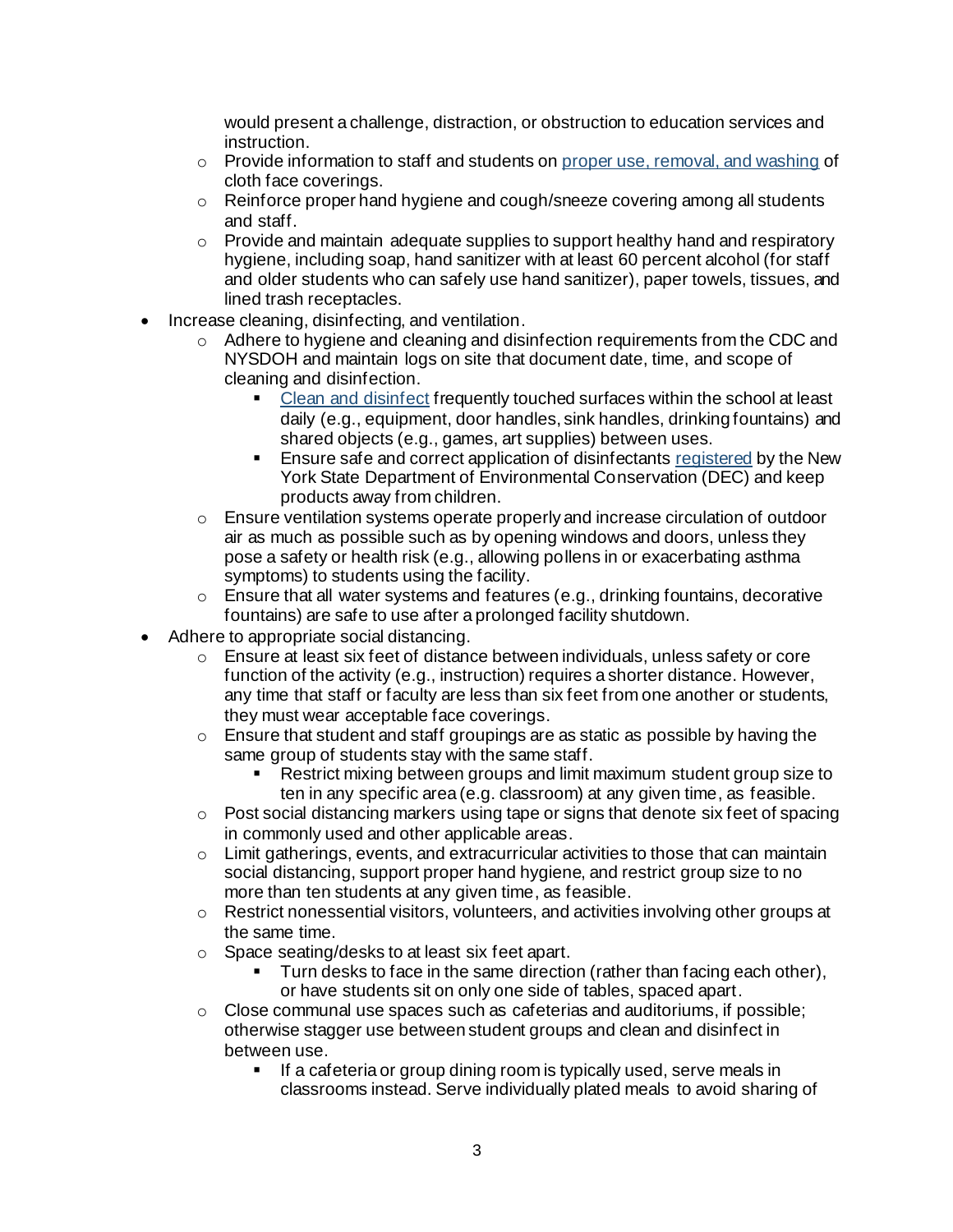food and beverages, and hold activities in separate classrooms and ensure the safety of children with food allergies.

- o Stagger arrival and drop-off times or locations, or put in place other protocols to limit close contact with parents or guardians and other individuals as much as possible.
- Limit sharing of personal items, objects, and equipment.
	- $\circ$  Keep each student's belongings separated from others' and in individually labeled containers or areas and ensure they are taken home and cleaned and disinfected regularly, as possible.
	- $\circ$  Ensure adequate supplies to minimize sharing of high-touch materials to the extent possible or limit use of supplies and equipment by one group of students at a time and clean and disinfect between use.
- o Avoid sharing electronic devices, books, and other games or learning aids.
- Identify signs and symptoms of COVID-19.
	- $\circ$  Instruct staff to stay home if they are sick and encourage parents to keep sick students home.
	- $\circ$  Be on the lookout for signs and symptoms of illness in staff and students.
	- o Implement mandatory health screening assessment (e.g. questionnaire, temperature check) before employees begin work each day, asking about (1) COVID-1[9 symptoms](https://www.cdc.gov/coronavirus/2019-ncov/symptoms-testing/symptoms.html) in past 14 days, (2) positive diagnostic COVID-19 test in past 14 days, and/or (3) close contact with confirmed or suspected COVID-19 case in past 14 days. Screening is strongly recommended, but not required of students through their parent or guardian.
		- **•** Perform screening remotely (e.g. by telephone or electronic survey), before the employee or student reports to the workplace, to the extent possible; or on site if necessary.
		- Require employees and parents/guardians and encourage students to immediately disclose if and when their or their student's responses to any of the aforementioned questions changes, such as if they begin to experience symptoms.
	- o Protect personnel performing screening activities from exposure to potentially infectious employees entering the workplace through the use of PPE, such as a face covering, gloves, gown, and/or face shield.
		- Personnel performing screening activities should be employer-identified individuals who are familiar with CDC, NYSDOH, and OSHA protocols.
- Plan for when an employee or student becomes sick.
	- $\circ$  Prohibit any employee or student who screens positive for any of the above criteria (i.e., symptoms, test, or close contact) to enter the school and send them home with instructions to contact their health care provider for assessment and testing.
		- Refer to NYS DOH's "Interim Guidance for Public and Private Employees [Returning to Work Following COVID-19 Infection or Exposure](https://coronavirus.health.ny.gov/system/files/documents/2020/06/doh_covid19_publicprivateemployeereturntowork_053120.pdf)" regarding protocols and policies for individuals seeking to return after a suspected or confirmed case of COVID-19 or after close or proximate contact with a person with COVID-19.
	- o Immediately notify state and local health departments if an employee or student tests positive for COVID-19.
		- Cooperate with contact tracing efforts, including notification of potential contacts, such as employees or students who had close contact with the individual, while maintaining confidentiality required by state and federal law and regulations.